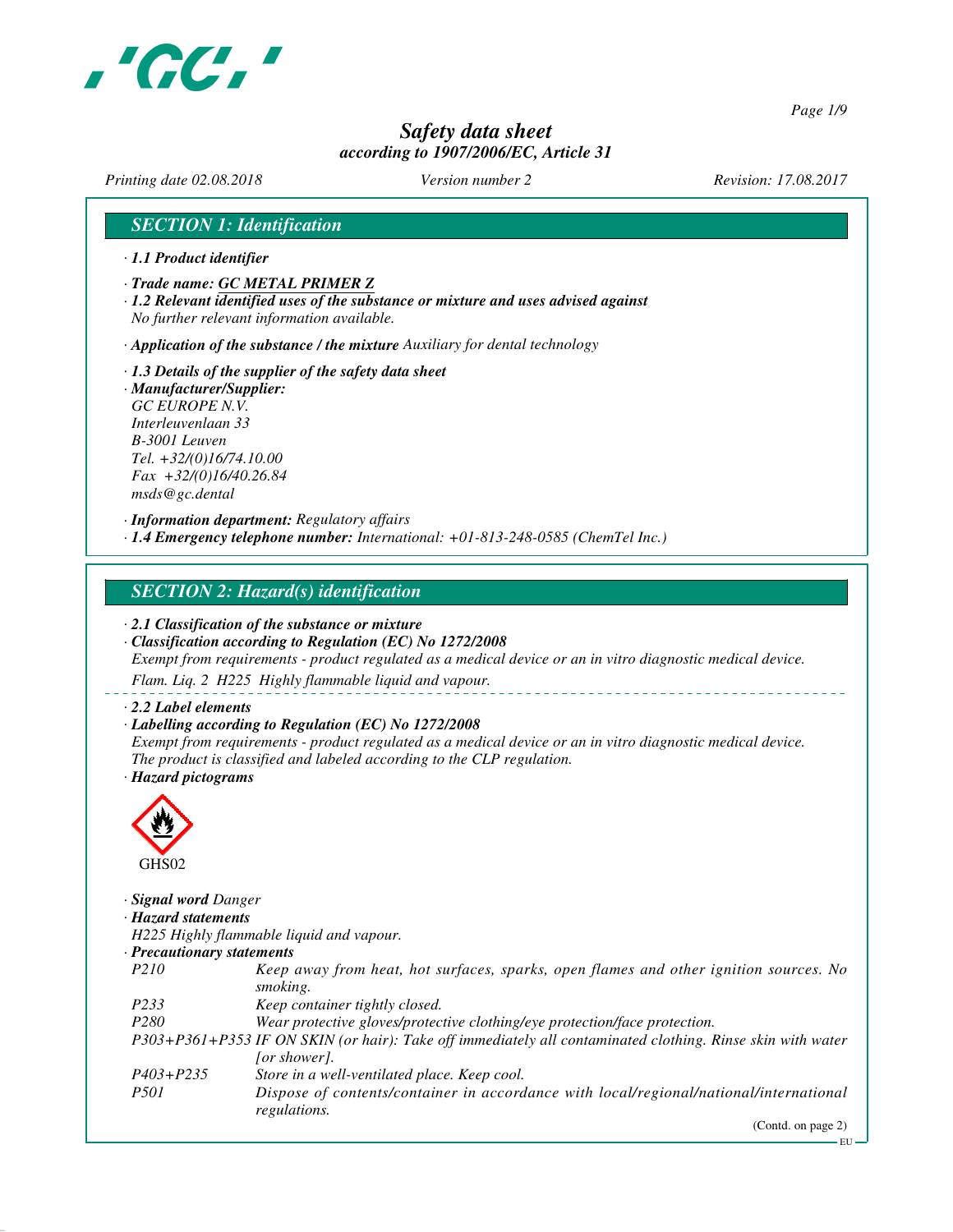*Printing date 02.08.2018 Version number 2 Revision: 17.08.2017*

(Contd. of page 1)

*Trade name: GC METAL PRIMER Z*

#### *· 2.3 Other hazards*

*· Results of PBT and vPvB assessment*

*· PBT: Not applicable.*

*· vPvB: Not applicable.*

# *SECTION 3: Composition/information on ingredients*

## *· 3.2 Chemical characterization: Mixtures*

*· Description:*

*Only substances required to be mentioned according to Annex II of regulation 1907/2006 are listed. Information on the other substances that may be present can be obtained upon request.*

| $\cdot$ Dangerous components:<br>64-17-5 ethyl alcohol |                                                                                                          |              |
|--------------------------------------------------------|----------------------------------------------------------------------------------------------------------|--------------|
|                                                        |                                                                                                          | $90 - 100\%$ |
|                                                        | Flam. Lig. 2, $H225$                                                                                     |              |
|                                                        | 85590-00-7 methacryloyloxydecyl dihydrogen phosphate                                                     | $0.5 - 1\%$  |
|                                                        | Skin Irrit. 2, H315; Eye Irrit. 2, H319; STOT SE 3, H335                                                 |              |
|                                                        | $\cdot$ <b>Additional information:</b> For the wording of the listed hazard phrases refer to section 16. |              |

# *SECTION 4: First-aid measures*

#### *· 4.1 Description of first aid measures*

#### *· General information:*

*Immediately remove any clothing soiled by the product. If symptoms persist consult doctor.*

#### *· After inhalation:*

*Supply fresh air. If required, provide artificial respiration. Keep patient warm. Consult doctor if symptoms persist. Take affected persons into fresh air and keep quiet.*

#### *· After skin contact: Generally the product does not irritate the skin. If skin irritation continues, consult a doctor.*

#### *· After eye contact: Protect unharmed eye.*

*Rinse opened eye for several minutes under running water. Then consult a doctor.*

*· After swallowing:*

*Rinse out mouth and then drink plenty of water. If symptoms persist consult doctor.*

*· 4.2 Most important symptoms and effects, both acute and delayed No further relevant information available.*

- *· 4.3 Indication of any immediate medical attention and special treatment needed*
- *No further relevant information available.*

# *SECTION 5: Fire-fighting measures*

#### *· 5.1 Extinguishing media*

## *· Suitable extinguishing agents:*

*CO2, extinguishing powder or water spray. Fight larger fires with water spray or alcohol resistant foam. Use fire fighting measures that suit the environment.*

*· For safety reasons unsuitable extinguishing agents: Water with full jet*

#### *· 5.2 Special hazards arising from the substance or mixture Formation of toxic gases is possible during heating or in case of fire.*

(Contd. on page 3)

EU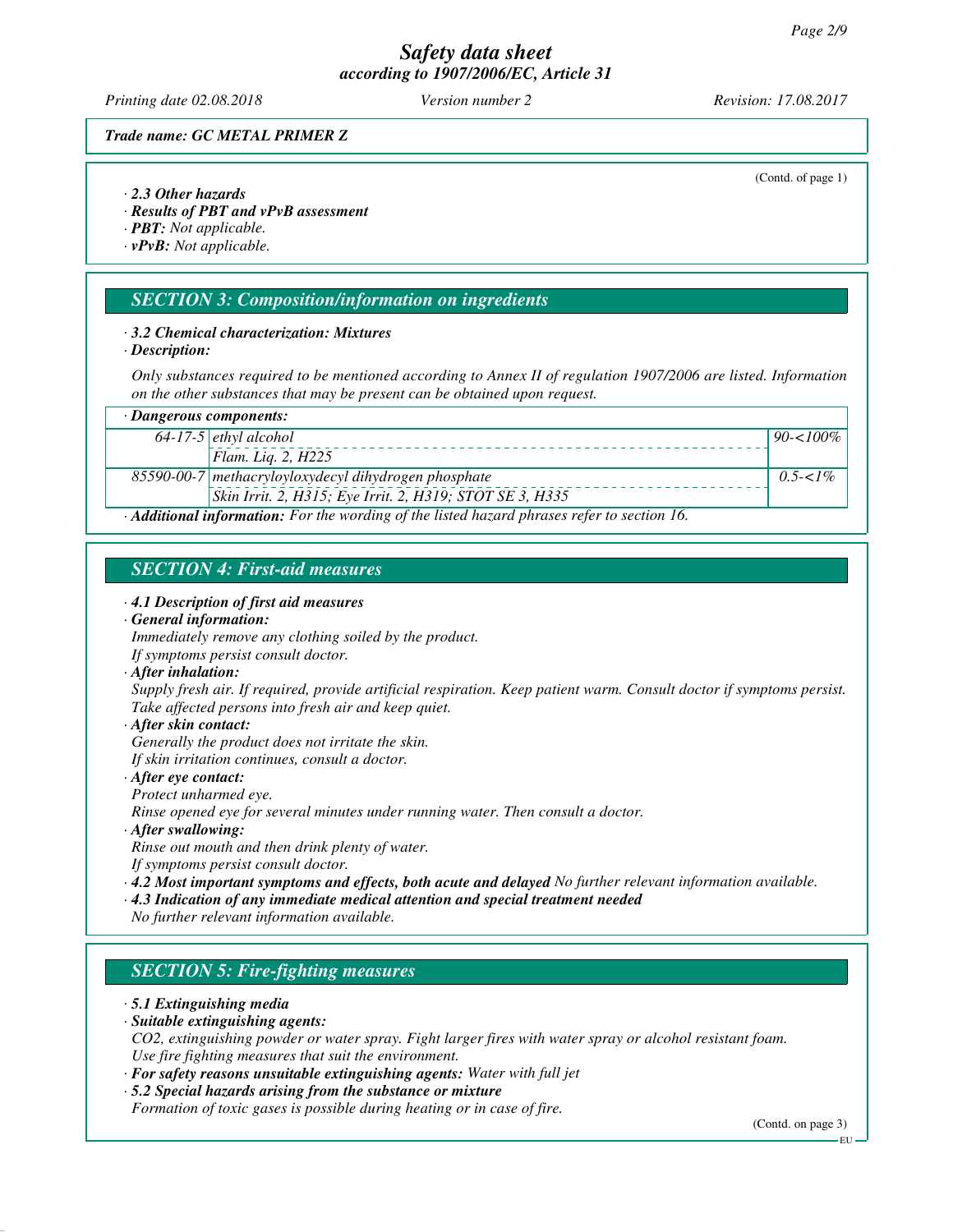*Printing date 02.08.2018 Version number 2 Revision: 17.08.2017*

(Contd. of page 2)

*Trade name: GC METAL PRIMER Z*

- *· 5.3 Advice for firefighters*
- *· Protective equipment: Wear self-contained respiratory protective device.*

*· Additional information*

*Dispose of fire debris and contaminated fire fighting water in accordance with official regulations.*

# *SECTION 6: Accidental release measures*

| $\cdot$ 6.1 Personal precautions, protective equipment and emergency procedures |
|---------------------------------------------------------------------------------|
| Remove persons from danger area.                                                |
| Keep away from ignition sources                                                 |
| Wear protective equipment. Keep unprotected persons away.                       |
| Use respiratory protective device against the effects of fumes/dust/aerosol.    |
| Avoid contact with the eyes and skin.                                           |
| Wear protective clothing.                                                       |
| $\cdot$ 6.2 Environmental precautions:                                          |
| Do not allow product to reach sewage system or any water course.                |
| Do not allow to penetrate the ground/soil.                                      |
| Do not allow to enter sewers/ surface or ground water.                          |
| Prevent seepage into sewage system, workpits and cellars.                       |
| Dilute with plenty of water.                                                    |
| $\cdot$ 6.3 Methods and material for containment and cleaning up:               |
| Ensure adequate ventilation.                                                    |
| Allow to evaporate.                                                             |
| Absorb liquid components with liquid-binding material.                          |
| Dispose of the collected material according to regulations.                     |
| $\cdot$ 6.4 Reference to other sections                                         |
| See Section 7 for information on safe handling.                                 |
| See Section 8 for information on personal protection equipment.                 |
| See Section 13 for disposal information.                                        |
|                                                                                 |
|                                                                                 |
| <b>SECTION 7: Handling and storage</b>                                          |
| .7.1 Precautions for safe handling Avoid contact with the eyes and skin.        |
| · Information about protection against explosions and fires:                    |
| Keep ignition sources away - Do not smoke.                                      |
|                                                                                 |

*Protect against electrostatic charges. Do not spray on a naked flame or any incandescent material.*

- *· 7.2 Conditions for safe storage, including any incompatibilities*
- *· Storage:*
- *· Requirements to be met by storerooms and receptacles: Store in a cool location.*
- *Store only in unopened original receptacles.*

*· Information about storage in one common storage facility: Store away from foodstuffs.*

- *· Further information about storage conditions:*
- *Keep receptacle tightly sealed. Store in cool, dry conditions in well sealed receptacles. Protect from heat and direct sunlight.*

*Store in a cool place.*

(Contd. on page 4)

EU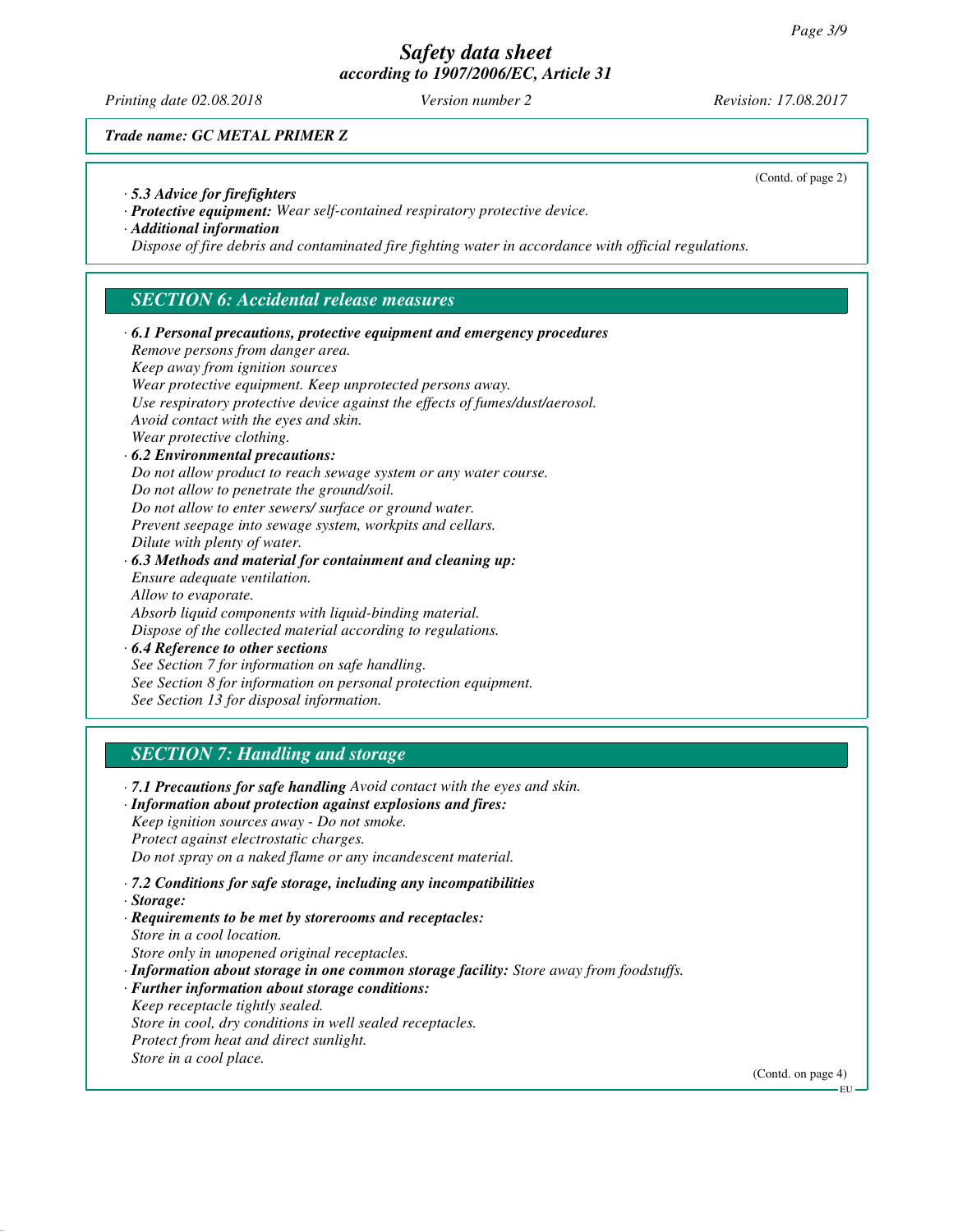*Printing date 02.08.2018 Version number 2 Revision: 17.08.2017*

(Contd. of page 3)

*Trade name: GC METAL PRIMER Z*

*· 7.3 Specific end use(s) No further relevant information available.*

# *SECTION 8: Exposure controls/personal protection*

*· Additional information about design of technical systems: No further data; see item 7.*

- *· 8.1 Control parameters*
- *· Components with limit values that require monitoring at the workplace:*

*The product does not contain any relevant quantities of materials with critical values that have to be monitored at the workplace.*

*· Additional information: The lists that were valid during the creation were used as basis.*

- *· 8.2 Exposure controls*
- *· Personal protective equipment:*
- *· General protective and hygienic measures:*

*The usual precautionary measures for handling chemicals should be followed. Avoid contact with the eyes and skin. Wash hands before breaks and at the end of work.*

*Immediately remove all soiled and contaminated clothing.*

*· Breathing equipment:*

*In case of brief exposure or low pollution use respiratory filter device. In case of intensive or longer exposure use respiratory protective device that is independent of circulating air. Suitable respiratory protective device recommended.*

*· Protection of hands:*

*Due to missing tests no recommendation to the glove material can be given for the product/ the preparation/ the chemical mixture.*



*Protective gloves*

## *· Material of gloves*

*The selection of the suitable gloves does not only depend on the material, but also on further marks of quality and varies from manufacturer to manufacturer. As the product is a preparation of several substances, the resistance of the glove material can not be calculated in advance and has therefore to be checked prior to the application. · Penetration time of glove material*

*The exact break through time has to be found out by the manufacturer of the protective gloves and has to be observed.*

*· Eye protection:*



*Tightly sealed goggles*

# *SECTION 9: Physical and chemical properties*

- *· 9.1 Information on basic physical and chemical properties*
- *· General Information*
- *· Appearance:*
- 
- *Form: Liquid Color: Colorless*

(Contd. on page 5)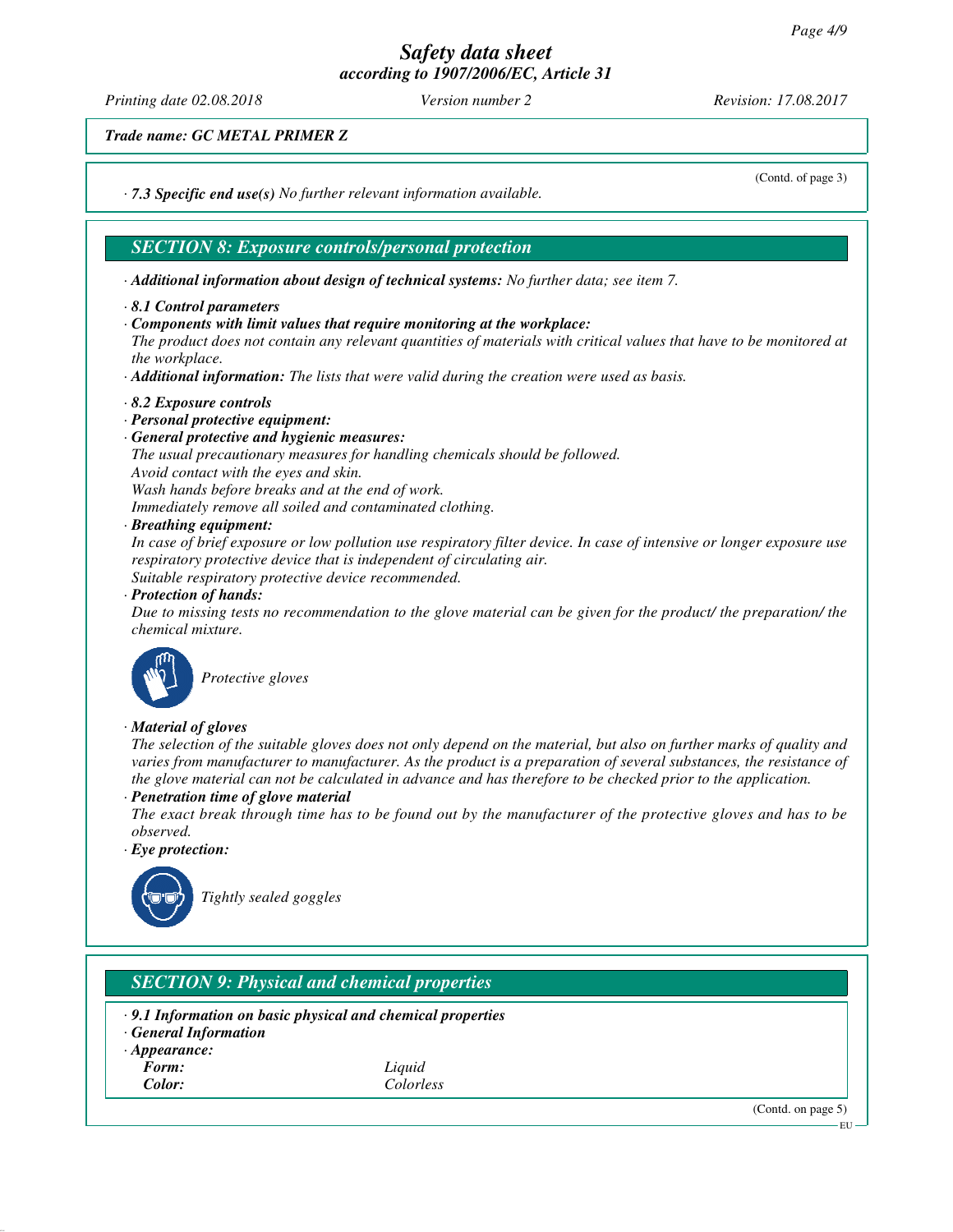*Printing date 02.08.2018 Version number 2 Revision: 17.08.2017*

*Trade name: GC METAL PRIMER Z*

|                                                            |                                               | (Contd. of page 4) |
|------------------------------------------------------------|-----------------------------------------------|--------------------|
| $\cdot$ Odor:                                              | Alcohol-like                                  |                    |
| · Odor threshold:                                          | Not determined.                               |                    |
| $\cdot$ pH-value:                                          | Not determined.                               |                    |
| Change in condition                                        |                                               |                    |
| <b>Melting point/Melting range:</b>                        | $-114.5 °C$                                   |                    |
| <b>Boiling point/Boiling range:</b>                        | 78 °C                                         |                    |
| · Flash point:                                             | 13 °C                                         |                    |
| · Flammability (solid, gaseous):                           | Not applicable.                               |                    |
| · Ignition temperature:                                    | 425 $\degree$ C                               |                    |
| $\cdot$ Decomposition temperature:                         | Not determined.                               |                    |
| $\cdot$ Auto igniting:                                     | Product is not selfigniting.                  |                    |
| · Danger of explosion:                                     | Product does not present an explosion hazard. |                    |
| $\cdot$ Explosion limits:                                  |                                               |                    |
| Lower:                                                     | 3.5 Vol %                                     |                    |
| <b>Upper:</b>                                              | 15.0 Vol $%$                                  |                    |
| $\cdot$ Vapor pressure at 20 °C:                           | $59$ $hPa$                                    |                    |
| $\cdot$ Density at 20 $\degree$ C:                         | $0.8$ g/cm <sup>3</sup>                       |                    |
| · Relative density                                         | Not determined.                               |                    |
| · Vapor density                                            | Not determined.                               |                    |
| $\cdot$ Evaporation rate                                   | Not determined.                               |                    |
| · Solubility in / Miscibility with                         |                                               |                    |
| Water at 20 $\mathrm{^{\circ}C:}$                          | $1.000$ g/l                                   |                    |
|                                                            | Fully miscible.                               |                    |
| · Partition coefficient (n-octanol/water): Not determined. |                                               |                    |
| · Viscosity:                                               |                                               |                    |
| Dynamic:                                                   | Not determined.                               |                    |
| Kinematic:                                                 | Not determined.                               |                    |
| · Solvent content:                                         |                                               |                    |
| Organic solvents:                                          | 98.9%                                         |                    |
| $VOC$ (EC)                                                 | 791.2 g/l                                     |                    |
| .9.2 Other information                                     | No further relevant information available.    |                    |

# *SECTION 10: Stability and reactivity*

*· 10.1 Reactivity No further relevant information available.*

*· 10.2 Chemical stability*

*· Thermal decomposition / conditions to be avoided: No decomposition if used according to specifications.*

*· 10.3 Possibility of hazardous reactions No dangerous reactions known.*

*· 10.4 Conditions to avoid No further relevant information available.*

*· 10.5 Incompatible materials: No further relevant information available.*

*· 10.6 Hazardous decomposition products: No dangerous decomposition products known.*

(Contd. on page 6)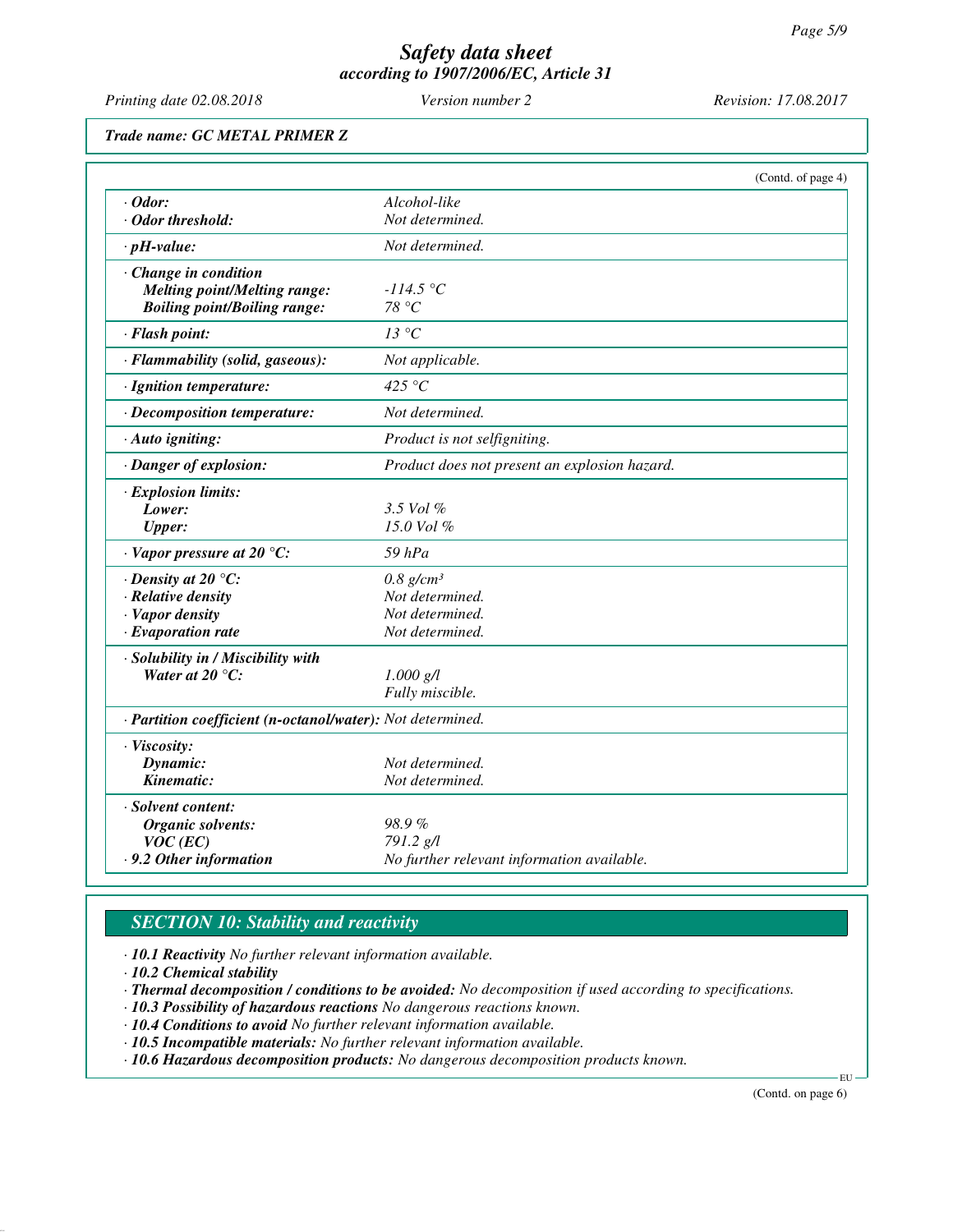*Printing date 02.08.2018 Version number 2 Revision: 17.08.2017*

*Trade name: GC METAL PRIMER Z*

(Contd. of page 5)

## *SECTION 11: Toxicological information*

#### *· 11.1 Information on toxicological effects*

*· Acute toxicity: Based on available data, the classification criteria are not met.*

# *· LD/LC50 values that are relevant for classification:*

## *64-17-5 ethyl alcohol*

*Oral LD50 7060 mg/kg (rat (f+m))*

*Inhalative LC50/4 h 20000 mg/l (rat (f+m))*

## *· Primary irritant effect:*

- *· on the skin: Based on available data, the classification criteria are not met.*
- *· on the eye: Based on available data, the classification criteria are not met.*
- *· Sensitization: Based on available data, the classification criteria are not met.*
- *· Additional toxicological information:*

## *· OSHA-Ca (Occupational Safety & Health Administration)*

*None of the ingredients is listed.*

*· Repeated dose toxicity No further relevant information available.*

- *· CMR effects (carcinogenity, mutagenicity and toxicity for reproduction)*
- *· Germ cell mutagenicity Based on available data, the classification criteria are not met.*
- *· Carcinogenicity Based on available data, the classification criteria are not met.*
- *· Reproductive toxicity Based on available data, the classification criteria are not met.*
- *· STOT-single exposure Based on available data, the classification criteria are not met.*
- *· STOT-repeated exposure Based on available data, the classification criteria are not met.*
- *· Aspiration hazard Based on available data, the classification criteria are not met.*

# *SECTION 12: Ecological information*

## *· 12.1 Toxicity*

- *· Aquatic toxicity: No further relevant information available.*
- *· 12.2 Persistence and degradability No further relevant information available.*
- *· 12.3 Bioaccumulative potential No further relevant information available.*
- *· 12.4 Mobility in soil No further relevant information available.*
- *· Additional ecological information:*
- *· General notes:*
- *Water hazard class 1 (Self-assessment): slightly hazardous for water*

*Do not allow undiluted product or large quantities of it to reach ground water, water course or sewage system. · 12.5 Results of PBT and vPvB assessment*

- *· PBT: Not applicable.*
- *· vPvB: Not applicable.*
- *· 12.6 Other adverse effects No further relevant information available.*

# *SECTION 13: Disposal considerations*

- *· 13.1 Waste treatment methods*
- *· Recommendation: Must not be disposed of together with household garbage. Do not allow product to reach sewage system.*
- *· Uncleaned packagings:*
- *· Recommendation: Disposal must be made according to official regulations.*

(Contd. on page 7)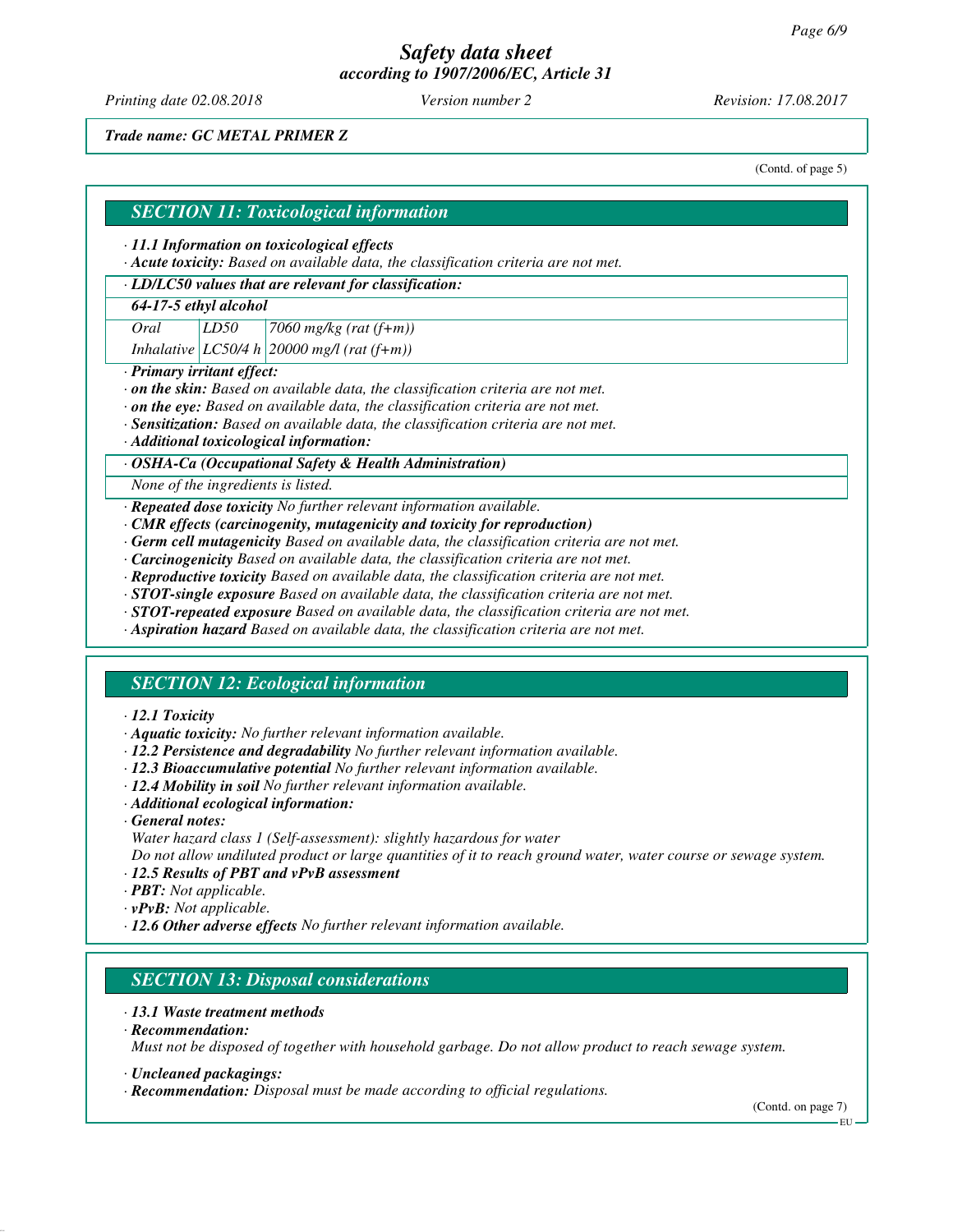*Printing date 02.08.2018 Version number 2 Revision: 17.08.2017*

(Contd. of page 6)

*Trade name: GC METAL PRIMER Z*

*· Recommended cleansing agent: Water, if necessary with cleansing agents.*

| <b>SECTION 14: Transport information</b>          |                                                       |
|---------------------------------------------------|-------------------------------------------------------|
| $\cdot$ 14.1 UN-Number                            |                                                       |
| · ADR, IMDG, IATA                                 | <b>UN1170</b>                                         |
| $\cdot$ 14.2 UN proper shipping name              |                                                       |
| $\cdot$ DOT                                       | Ethanol mixture                                       |
| $\cdot$ ADR                                       | 1170 ETHANOL SOLUTION mixture                         |
| · IMDG, IATA                                      | ETHANOL SOLUTION mixture                              |
| · 14.3 Transport hazard class(es)                 |                                                       |
| $\cdot$ ADR                                       |                                                       |
|                                                   |                                                       |
|                                                   |                                                       |
|                                                   |                                                       |
| $\cdot$ Class                                     | $3(F1)$ Flammable liquids                             |
| · Label                                           | $\mathfrak{Z}$                                        |
| · IMDG, IATA                                      |                                                       |
|                                                   |                                                       |
|                                                   |                                                       |
|                                                   |                                                       |
|                                                   |                                                       |
| $\cdot$ Class                                     | 3 Flammable liquids                                   |
| $\cdot$ <i>Label</i>                              | $\mathfrak{Z}$                                        |
| · 14.4 Packing group                              |                                                       |
| · ADR, IMDG, IATA                                 | $I\!I$                                                |
| · 14.5 Environmental hazards:                     |                                                       |
| $\cdot$ Marine pollutant:                         | N <sub>O</sub>                                        |
| · 14.6 Special precautions for user               | Warning: Flammable liquids                            |
| · Danger code (Kemler):                           | 33                                                    |
| · EMS Number:                                     | $F-E, S-D$                                            |
| · Stowage Category                                | A                                                     |
| · 14.7 Transport in bulk according to Annex II of |                                                       |
| <b>MARPOL73/78 and the IBC Code</b>               | Not applicable.                                       |
| · Transport/Additional information:               |                                                       |
| $\cdot$ ADR                                       |                                                       |
| $\cdot$ Limited quantities (LQ)                   | 1L                                                    |
| $\cdot$ Excepted quantities (EQ)                  | Code: E2                                              |
|                                                   | Maximum net quantity per inner packaging: 30 ml       |
| · Transport category                              | Maximum net quantity per outer packaging: 500 ml<br>2 |
| · Tunnel restriction code                         | $D\!/\!E$                                             |
|                                                   | (Contd. on page 8)                                    |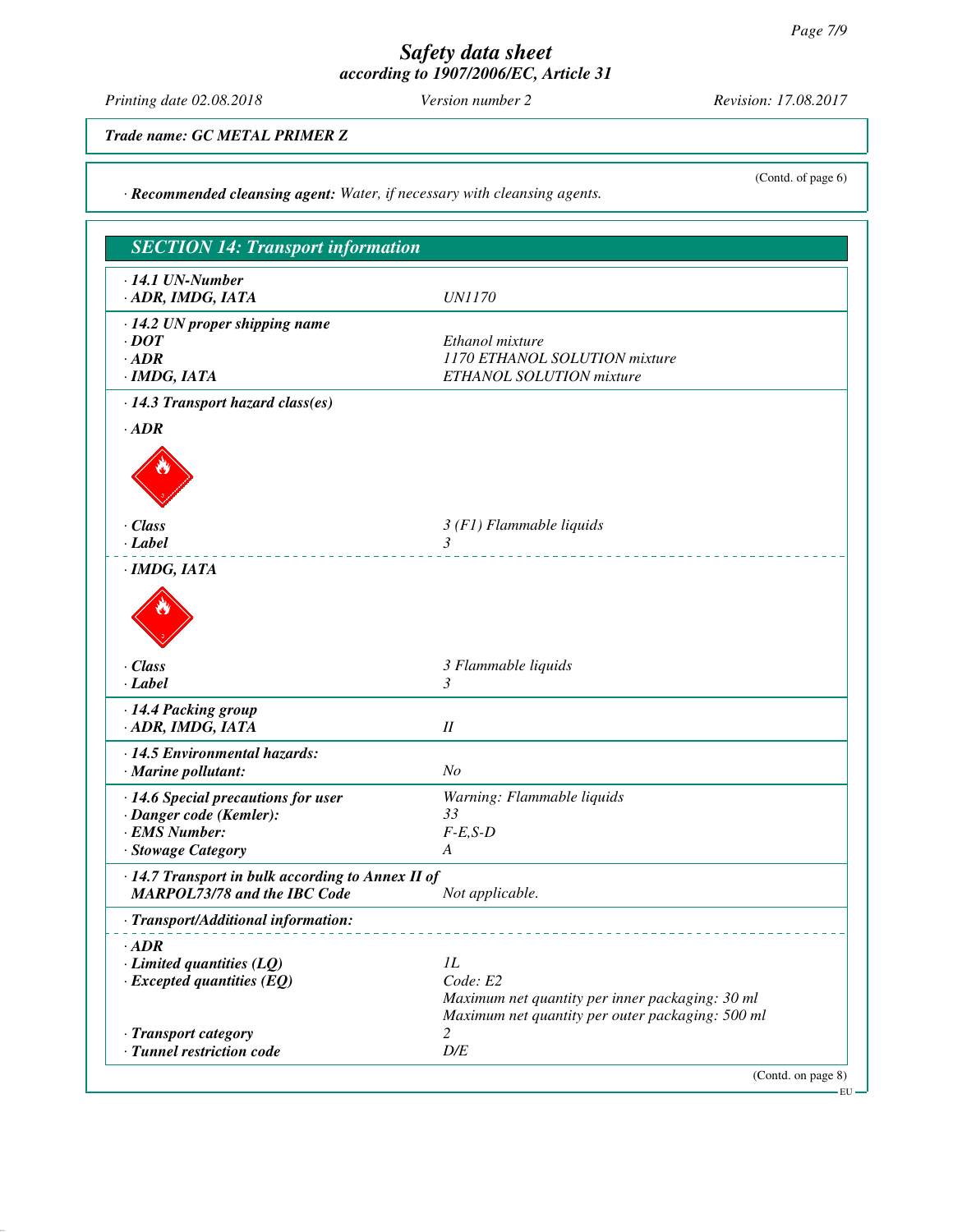*Printing date 02.08.2018 Version number 2 Revision: 17.08.2017*

*Trade name: GC METAL PRIMER Z*

|                                                                                     | (Contd. of page 7)                                                                                                    |
|-------------------------------------------------------------------------------------|-----------------------------------------------------------------------------------------------------------------------|
| $\cdot$ IMDG<br>$\cdot$ Limited quantities (LQ)<br>$\cdot$ Excepted quantities (EQ) | Н.<br>Code: E2<br>Maximum net quantity per inner packaging: 30 ml<br>Maximum net quantity per outer packaging: 500 ml |
| · UN "Model Regulation":                                                            | UN 1170 ETHANOL SOLUTION MIXTURE, 3, II                                                                               |

# *SECTION 15: Regulatory information*

*· 15.1 Safety, health and environmental regulations/legislation specific for the substance or mixture · Sara*

*· Section 355 (extremely hazardous substances):*

*None of the ingredient is listed.*

*· Section 313 (Specific toxic chemical listings):*

*None of the ingredients is listed.*

*· Proposition 65*

*· Chemicals known to cause cancer:*

*None of the ingredients is listed.*

*· Chemicals known to cause reproductive toxicity for females:*

*None of the ingredients is listed.*

*· Chemicals known to cause reproductive toxicity for males:*

*None of the ingredients is listed.*

*· Chemicals known to cause developmental toxicity:*

*64-17-5 ethyl alcohol*

## *· Carcinogenic categories*

*· EPA (Environmental Protection Agency)*

*None of the ingredients is listed.*

*· TLV (Threshold Limit Value established by ACGIH)*

*64-17-5 ethyl alcohol A3*

*· MAK (German Maximum Workplace Concentration)*

*64-17-5 ethyl alcohol 5* 

*· NIOSH-Ca (National Institute for Occupational Safety and Health)*

*None of the ingredients is listed.*

*· Directive 2012/18/EU*

*· Named dangerous substances - ANNEX I None of the ingredients is listed.*

*· Seveso category P5c FLAMMABLE LIQUIDS*

*· Qualifying quantity (tonnes) for the application of lower-tier requirements 5,000 t*

*· Qualifying quantity (tonnes) for the application of upper-tier requirements 50,000 t*

*· REGULATION (EC) No 1907/2006 ANNEX XVII Conditions of restriction: 3*

*· 15.2 Chemical safety assessment: A Chemical Safety Assessment has not been carried out.*

(Contd. on page 9)